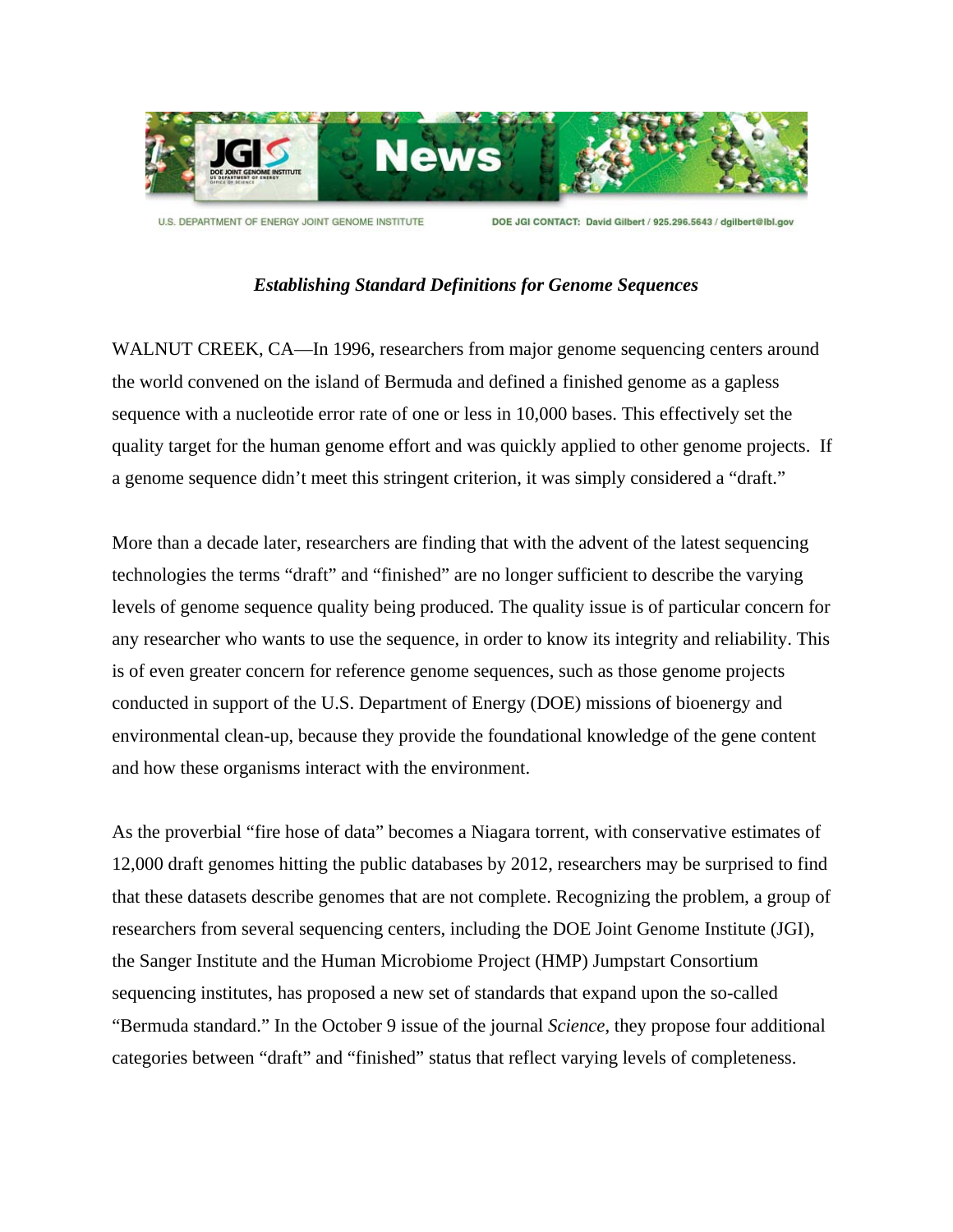"In the past we've been limited to two options, requiring us and the other centers to come up with internal definitions," said DOE JGI metagenomics researcher Patrick Chain at Los Alamos National Laboratory (LANL), first author of the *Science* paper. "But these are not clear and they're not propagated to the databases to which we submit sequences. So when users try to download genomes they get data of unknown quality with no information, or a complete genome that they assume has been checked for missing-data errors."

Chain said that when he and the other organizers of the Sequencing, Finishing, Analysis in the Future meeting hosted by LANL first gathered in 2005, they were concerned by the varying quality of the new genomes being submitted to public archives . As the meeting organizers all represented major sequencing centers (and smaller groups as well), the genome projects standards group was initiated at LANL, stimulated by these concerns.

The six categories defined by the group include:

- "Standard draft," which is the minimum amount of information needed for submission to a public database;
- "High quality draft," which is typically generated by large sequencing centers such as DOE JGI, and which has little or no manual review;
- "Improved high quality draft," which consists of data reviewed by either people or machines to some extent so most of the genetic data is assembled correctly, but some errors may still be present;
- "Annotation-directed improvement," which is a sequenced segment that presents all the information in various gene regions as accurately as possible;
- "Noncontiguous finished," which includes sequences that have been reviewed by both people and machines and would be considered complete except for "recalcitrant regions" that are proving problematic;
- "Finished," which defines complete sequences that have minimal errors, if any.

DOE JGI's Chris Detter, one of the paper's senior authors, and head of the LANL Genome Science group, said that the definitions provided in the *Science* paper are fairly flexible because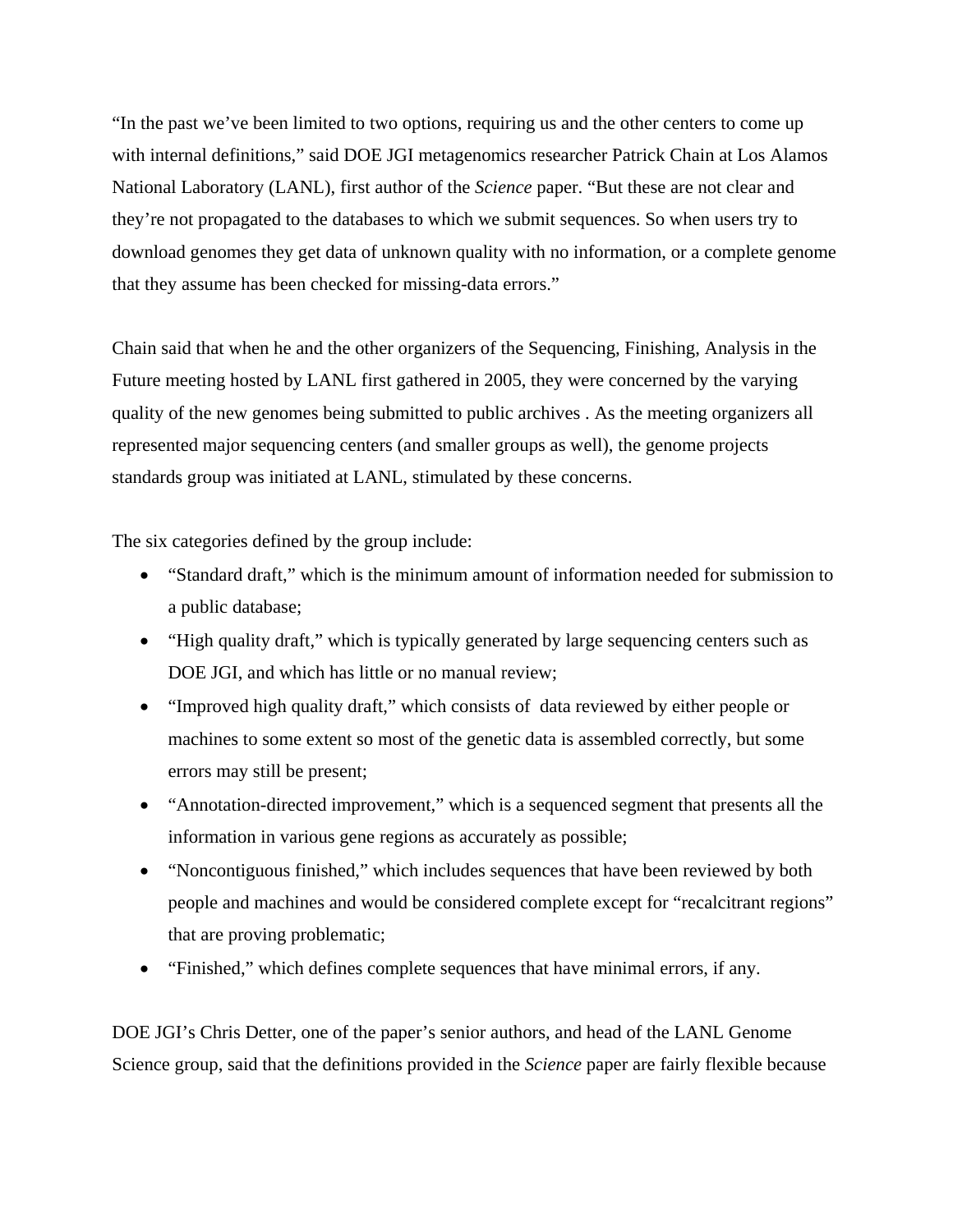the group wanted the proposed standards to apply regardless of the genome project or sequencing technologies employed.

"My hope is all the major genome centers and advanced genomics groups use the gradations that fit their needs," he said. "Some centers may want all six, while some may only want three, but as long as they keep them intact we are in good shape. Then, my hope is that the smaller genomics groups adopt the classes as written to help the rest of the scientific community know what they are generating and submitting."

Chain added that the process of coming up with the proposed standards was not exactly an easy task since all major centers "have different pipelines, different sequencing techniques, different internal standards". They also recognized that the attempt to develop a "one size fits all" set of standards is still a work in progress. The definitions provided in the *Science* paper are fairly flexible, designed to apply regardless of the genome project or sequencing technologies employed and to meet each group's needs.

"We do expect that a number of people will comment on these standards, and possibly expand on the categories," he said, "but we feel we've covered all the bases with these six categories."

Chain said the group plans to team with the Genomic Standards Consortium, a grassroots movement begun by scientists who were concerned about the need for data collection standards in genome projects. The group has also talked to public archives such as GenBank to append these proposed standards to GenBank entries so that researchers can tell if the sequences will be useful to them. "Standards are a major issue to be tackled in genomics right now," Chain said. "These proposals are guideposts meant to inform users and generators."

Other DOE JGI authors on the study include David Bruce, Phil Hugenholtz, Nikos Kyrpides, Alla Lapidus, Sam Pitluck and Jeremy Schmutz. Other collaborating institutions are the Sanger Institute and the HMP Jumpstart Consortium sequencing centers (Washington University School of Medicine, the Broad Institute, the J. Craig Venter Institute, and Baylor College of Medicine), as well as Michigan State University, the Ontario Institute for Cancer Research, National Center